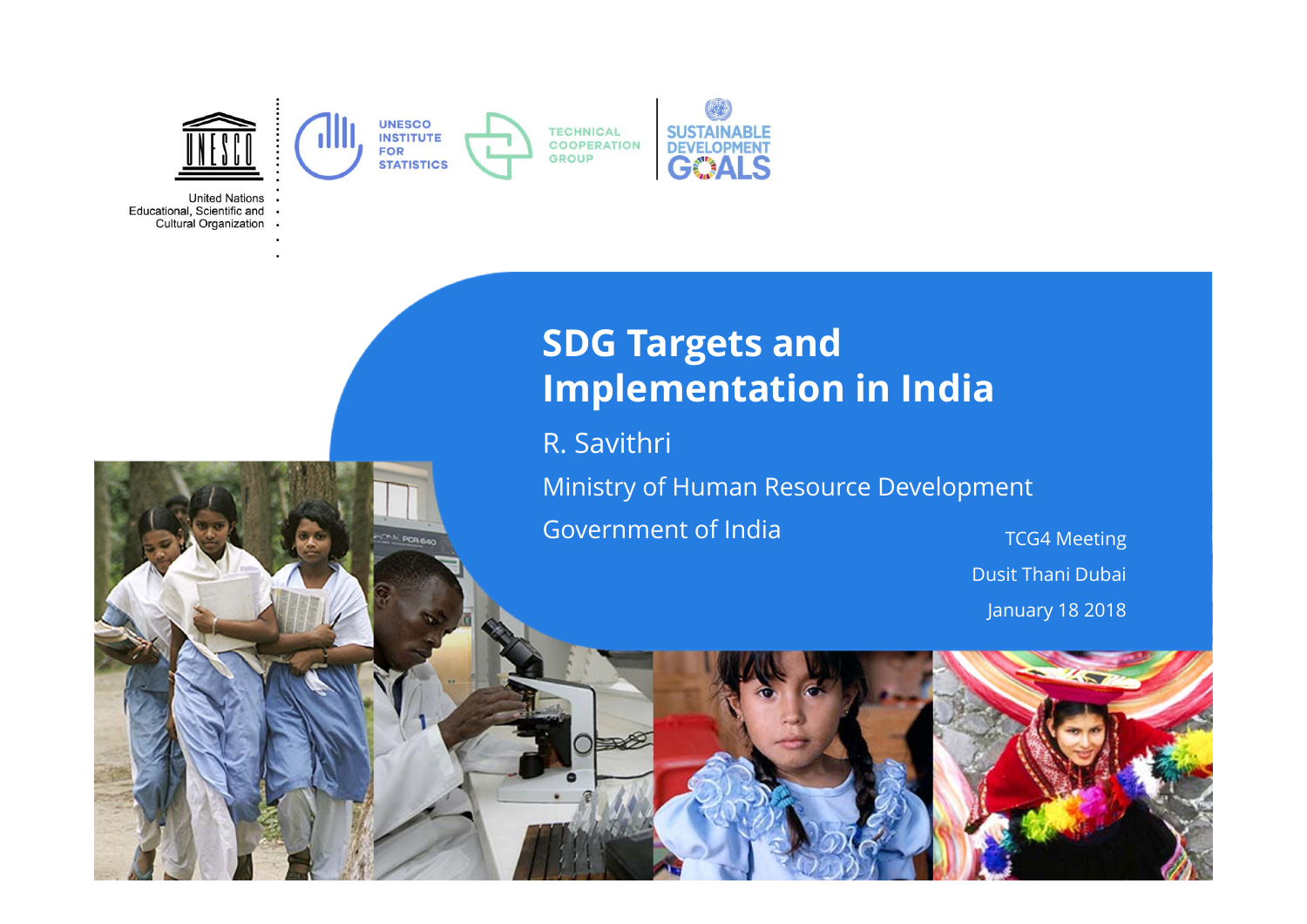#### **National Indicators**

**Goal 4.1**: By 2030 ensure that all girls and boys complete free, equitable and quality primay and secondary education leading to relevant and effective Learning Outcomes

#### **National Indicators under consideration:**

Enrolment Ratios: Gross/Net/Adjusted Net

Gross Intake Ratio

Cohort Survival Rate

Out of School Ratio

Minimum Proficiency Level

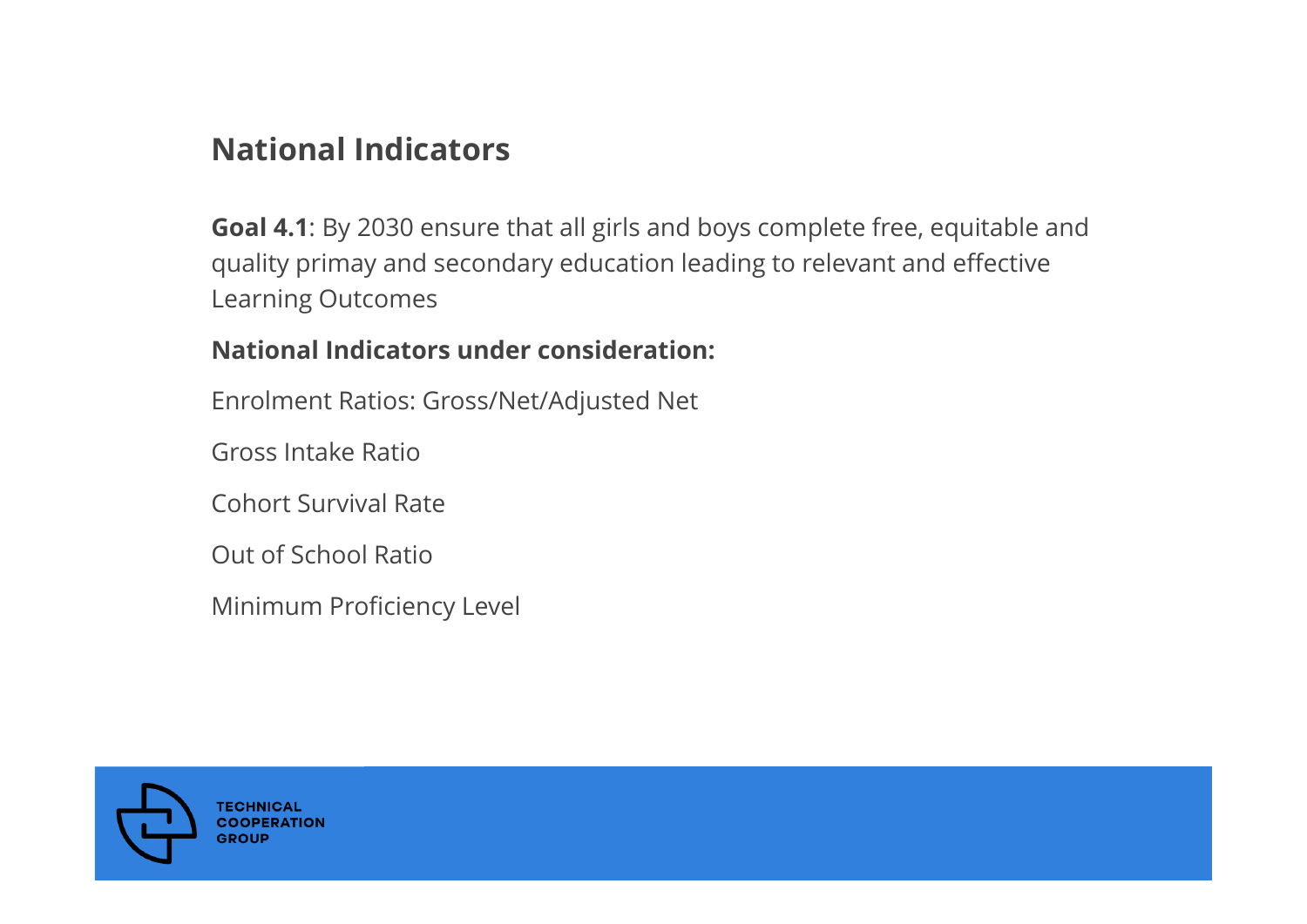#### **Data Availability**

**UDISE –** Unified District Information System on Education Primary Source of reporting Official Statistics on School Education



#### **Current Status of data collected under UDISE**

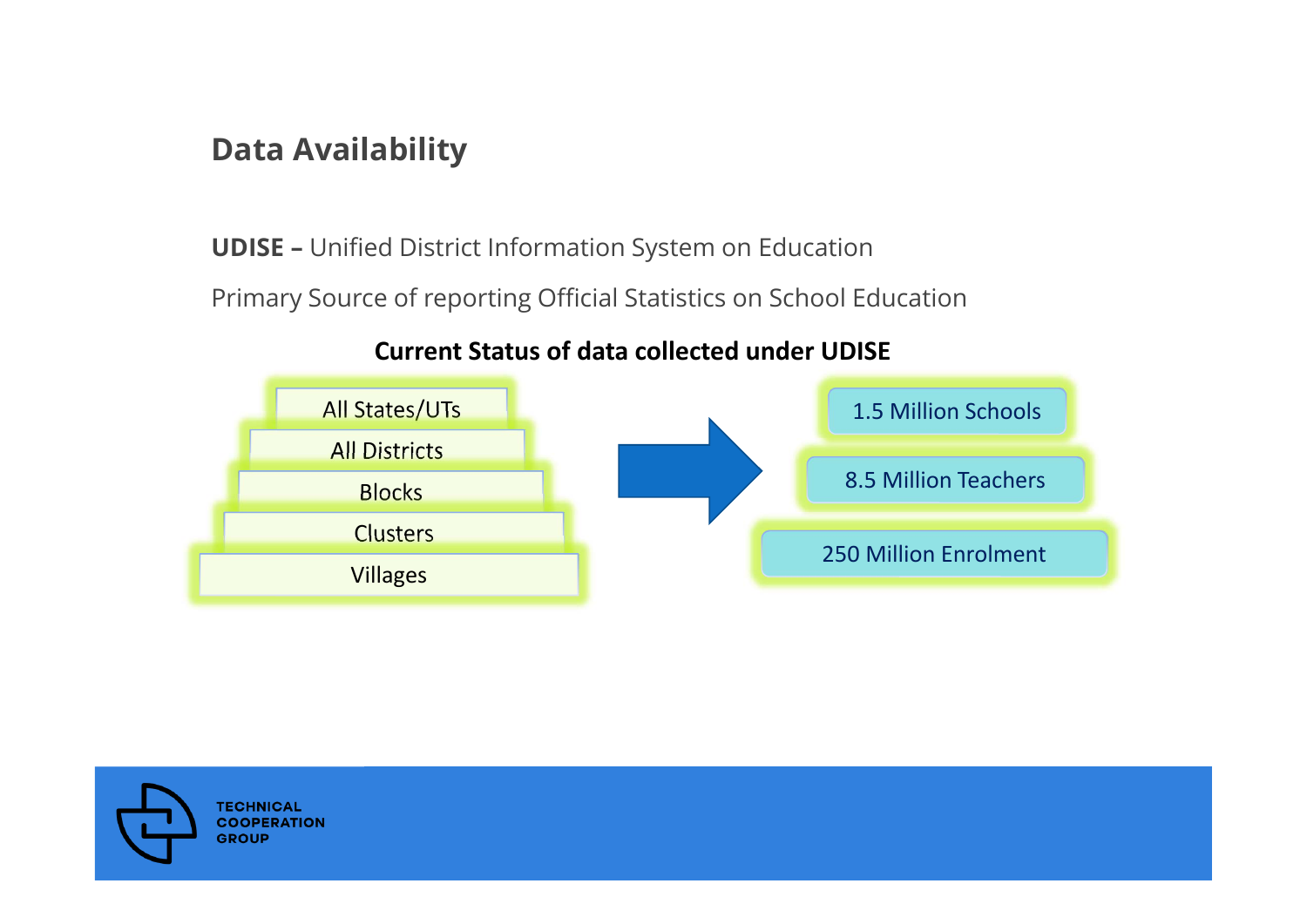# **Data Captured**

# **Schools**

School particulars School infrastructureSchool facilities

### **Teachers** – detailed data on individual teachers Personal details including Aadhaar Number and qualifications Training received **Students**

- Numbers by gender, social category etc.
- Incentives received
- Examination Results

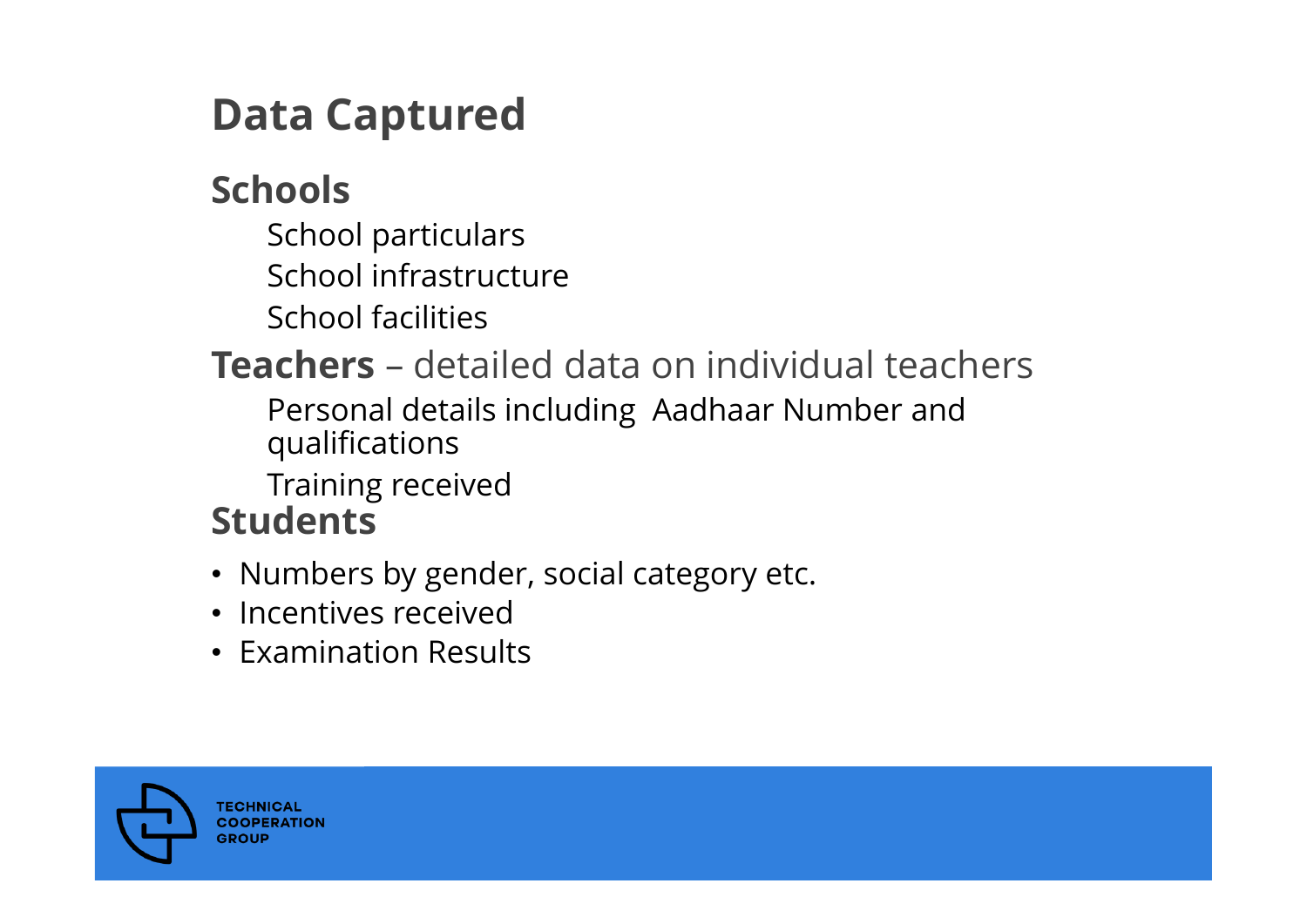#### **Student Data Management Information System (SDMIS)**

Drawbacks of UDISE – Aggregate information on students

SDMIS initiated in 2016-17

Student-wise data collected

Aadhaar Number (Unique Identification Number) of students being captured to track students throughout their school life

Will provide better estimates of drop out rate

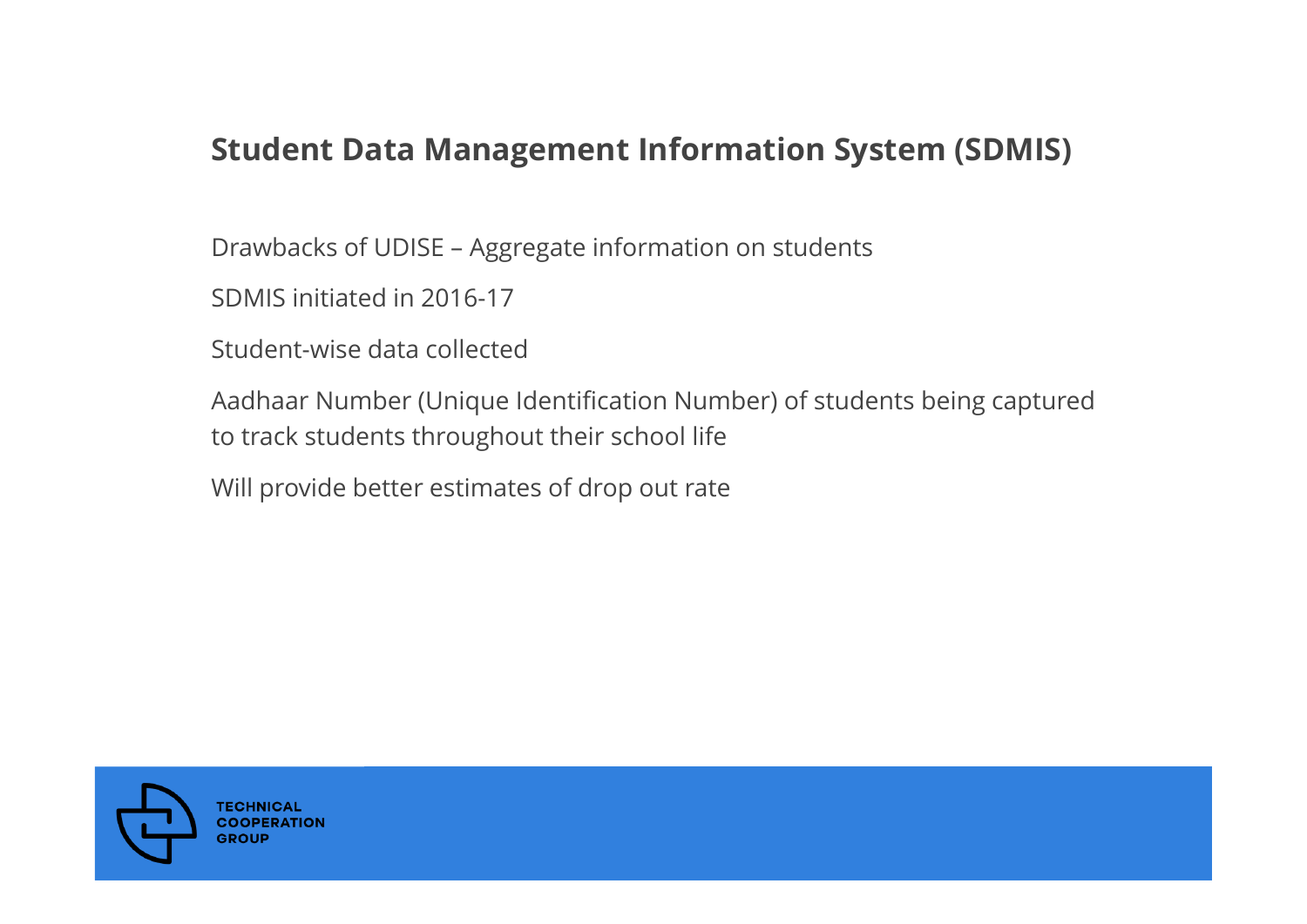#### **Data through Surveys**

House hold surveys –

**NSSO**: Education Round – five rounds so far

Latest Round – January to June 2014

Next Round in 2018

**NFHS:** Four surveys so far

Latest Survey – 2014-15

OoSC estimates available from these surveys

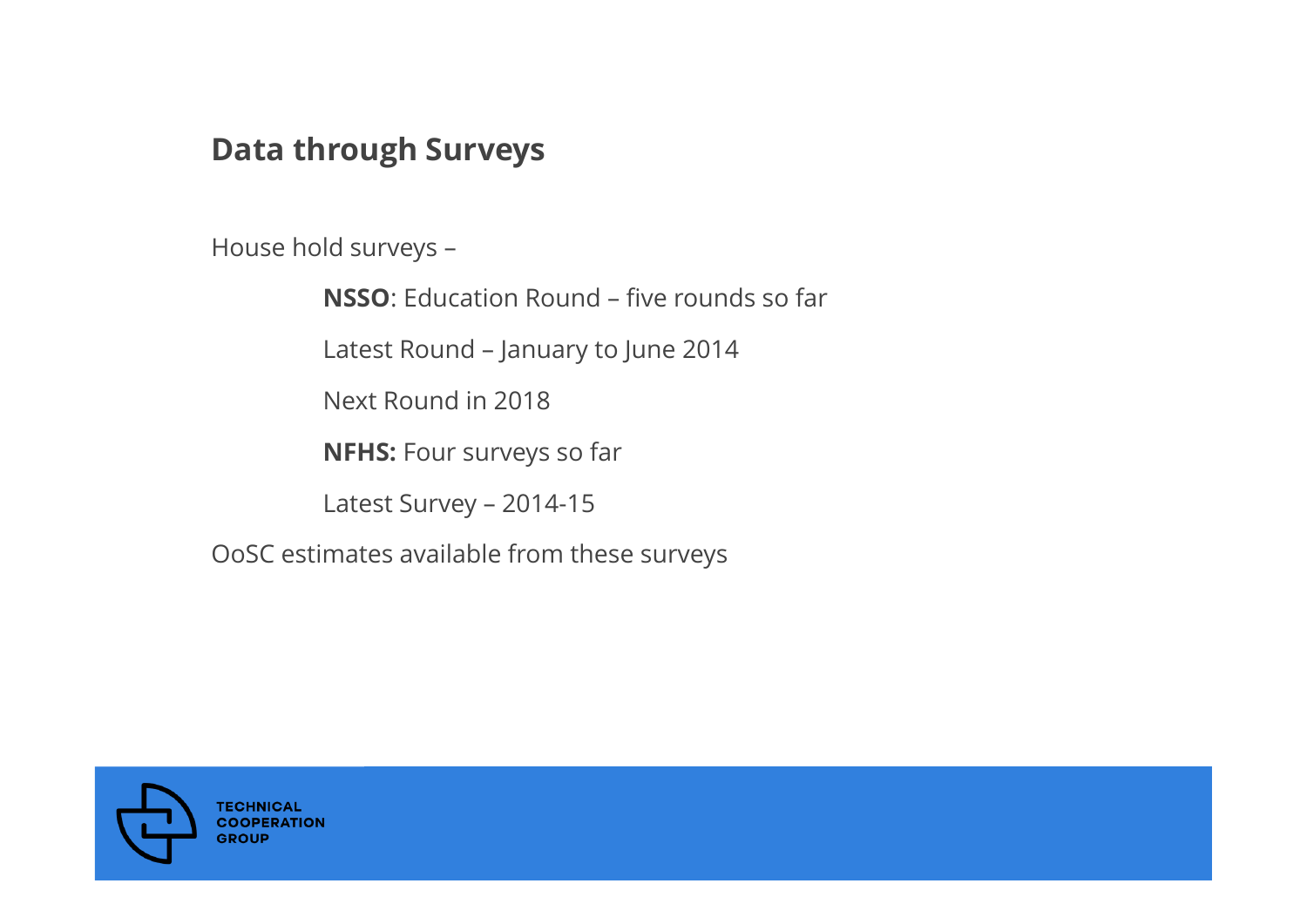#### **Challenges & Way Forward**

#### **Challenges Way Forward**

Coverage

Data Validation

Data collection

StandardisationAnnual data on population and Out of School Children

School Directory Information System

**Online Data Collection System** 

Data Covergence

**TECHNICAL COOPERATION GROUP**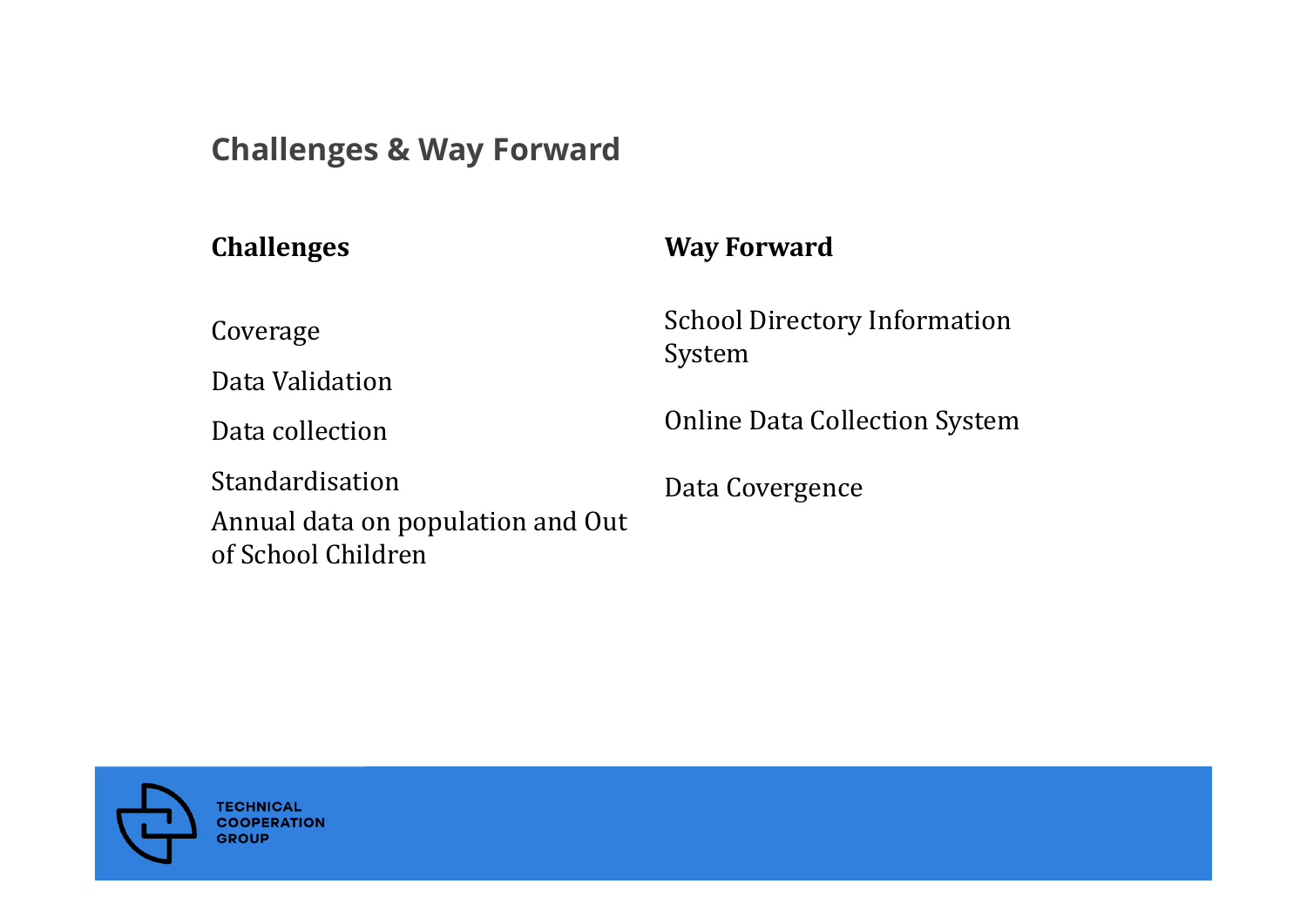#### **Learning Outcomes - Policy Initiatives**

Right to Education Act implemented in 2009 – Stress only on improving access

RTE rules Amended in 2017 to include class wise, subject wise Learning Outcomes till Class VIII, thereby emphasizing the importance of quality education

Learning Outcomes for each class in Languages, Mathematics, Environmental Studies, Science and Social Science up to the elementary stage have been developed. These are the basic levels of learning that children should arrive at the end of each class.

All the States and UTs have translated the Learning Outcomes document in their regional languages

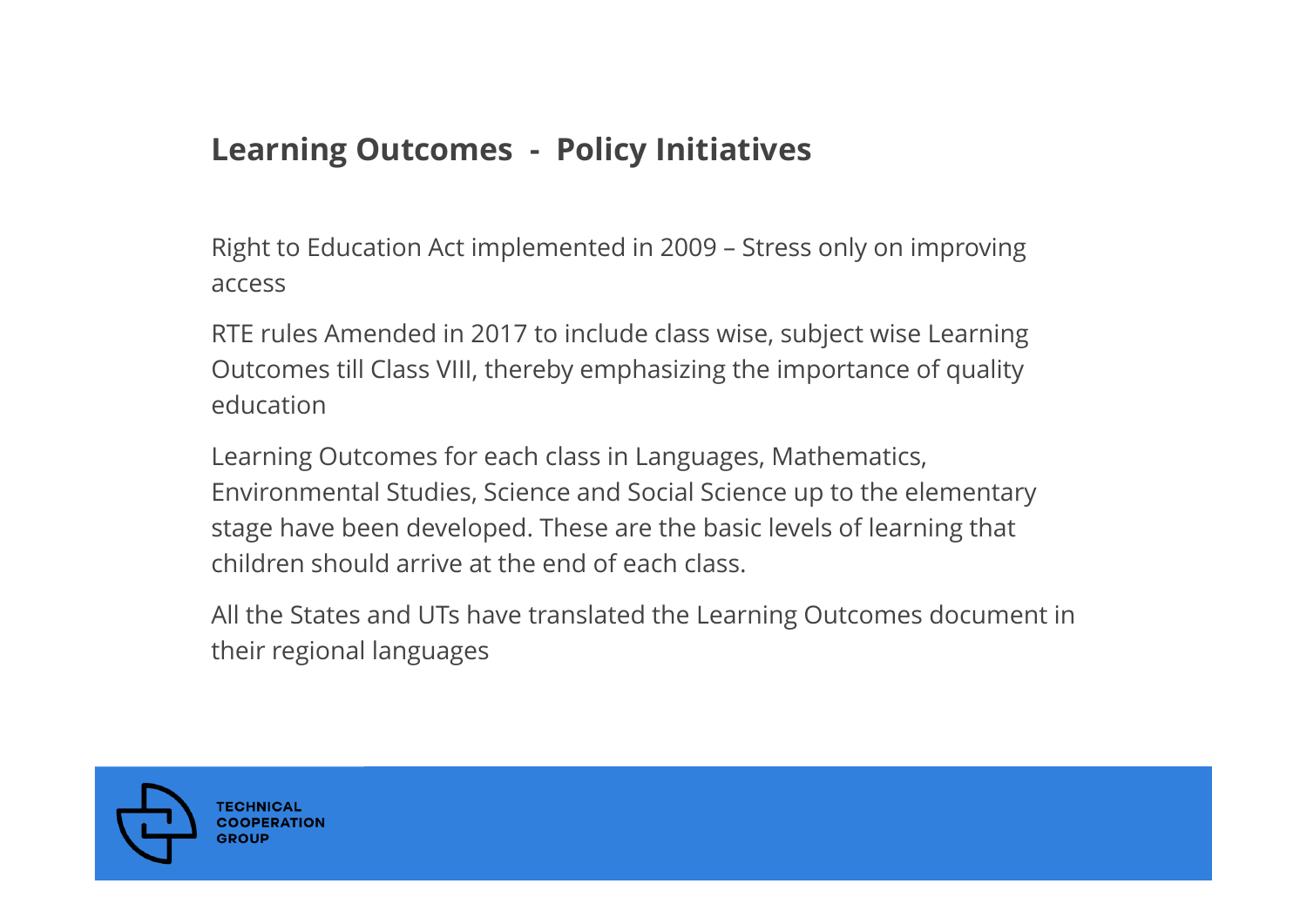#### **Learning Outcomes - Continued**

**Developed Learning outcomes for teachers, Posters for school and Brochures for parents and community** 

**Conducted Regional and states specific workshops to orient teachers Educators and school administrators** 

**Conducting teacher training programmes to orient teachers for appropriate pedagogical processes**

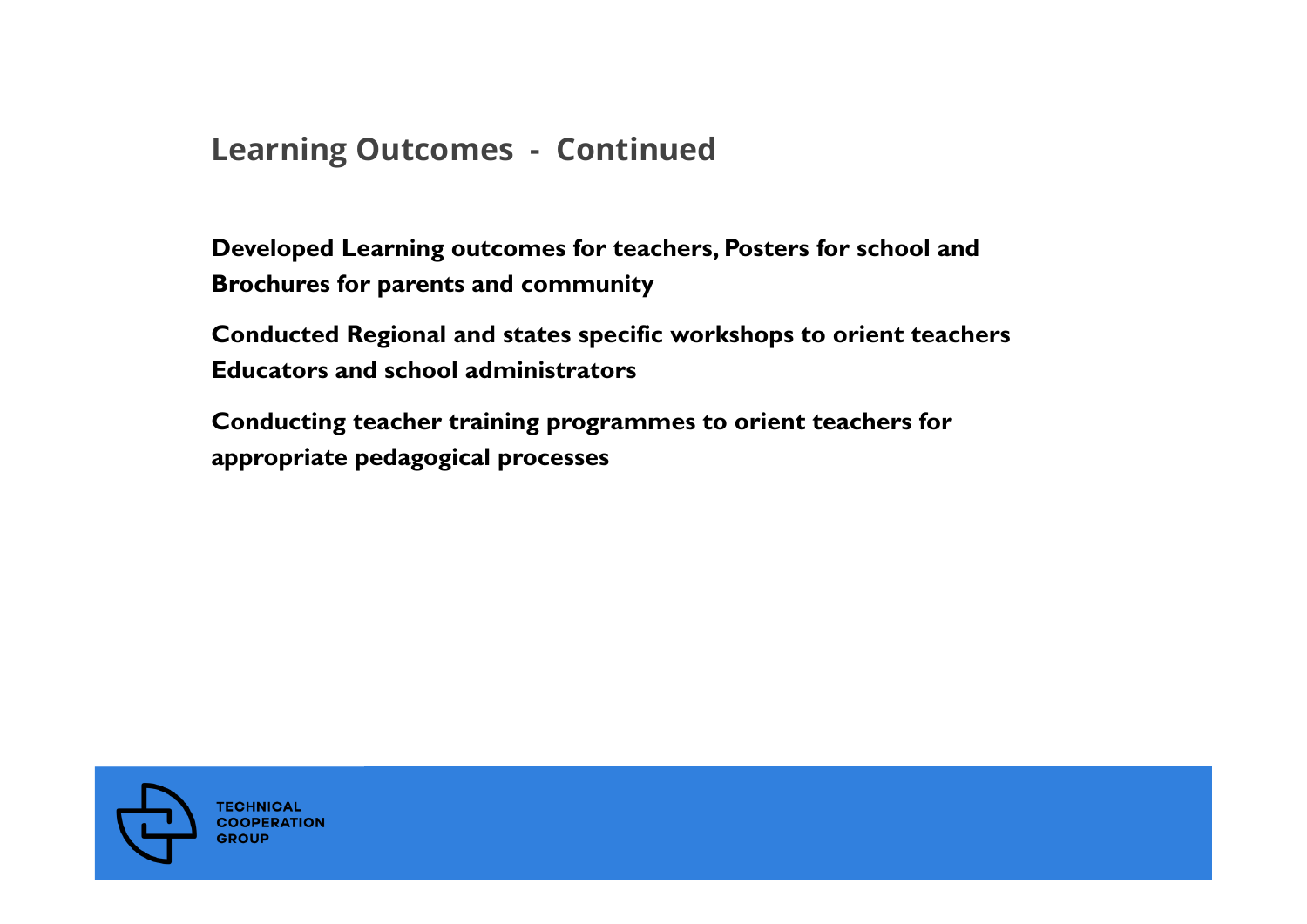#### **National Achievement Survey (NAS) 2017-18**

Three rounds conducted for Grades 3, 5 and 8

Fourth round was in November 2017 –

Earlier surveys were based on textbook content but this assessment tested the learning outcomes of the students.

> All States and Districts covered; around 2.5 million students from around 1,10,000 schools assessed making it one of the largest sample surveys of student learning achievement.

NAS Reporting will show if the students' learning levels are as per the learning outcomes of a particular grade.

Survey for Class  $X - 1$ <sup>st</sup> Cycle undertaken in 2015. The survey assessed student achievement in five subjects: English, Mathematics, Social Science, Science and Language. 2<sup>nd</sup> Cycle scheduled to be held in 2018.

**COOPERATION** GROU